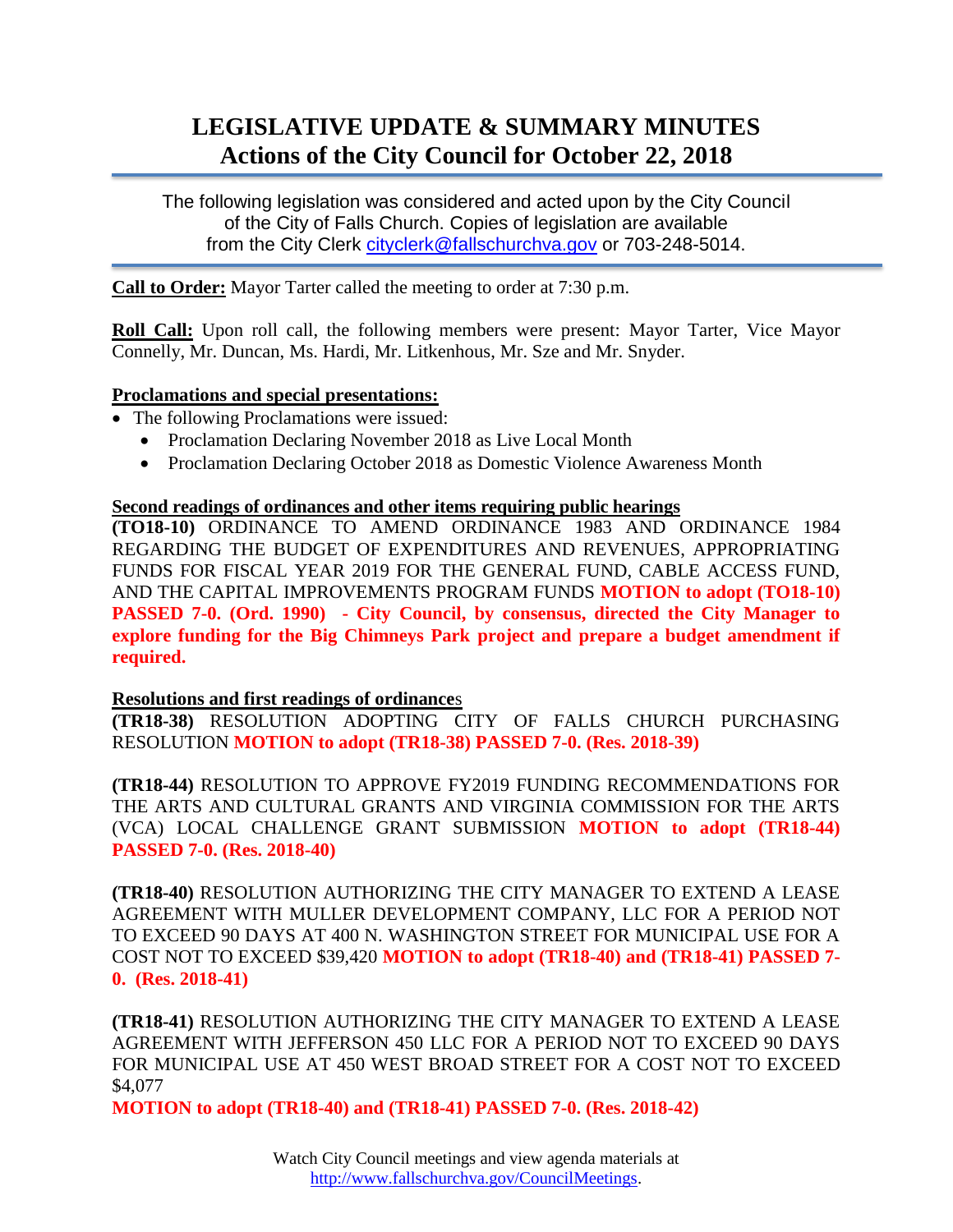## **Consent Items MOTION to adopt the Consent Agenda PASSED 7-0:**

## **APPOINTMENTS**

New Appointment: Leanne Berthiaume – City Employee Review Board - 11/01/18 – 10/31/21 New Appointment: Joshua Shokoor – Housing Commission- (01/01/17) – 12/31/19 (Unexpired Term) Reappointment: Kelli Edwards – Historical Commission - 09/01/18 – 08/31/21 Reappointment: Jonathan Reino Ross – Historical Commission - 09/01/18 – 08/31/21

**(TR18-48)** RESOLUTION ALLOWING JOSHUA SHOKOOR TO SERVE ON BOTH THE BOARD OF EQUALIZATION AND THE HOUSING COMMISSION CONCURRENTLY **(Res. 2018-43)**

**(TR18-43)** RESOLUTION TO ENDORSE THE CITY OF FALLS CHURCH FISCAL YEAR 2022 GRANT APPLICATION FOR NEIGHBORHOOD TRAFFIC CALMING PROJECTS **(Res. 2018-44)**

**(TR18-45)** RESOLUTION AUTHORIZING THE CITY MANAGER TO EXECUTE A JOINT EXERCISE OF POWER AGREEMENT WITH FAIRFAX COUNTY FOR THE CONSTRUCTION OF IMPROVEMENTS AT THE INTERSECTION OF NORTH WEST STREET AND GREAT FALLS STREET **(Res. 2018-45)**

**(TR18-46)** RESOLUTION TO ENDORSE THE CITY OF FALLS CHURCH FISCAL YEAR 2022 GRANT APPLICATION FOR IMPROVEMENTS AT THE INTERSECTION OF LINCOLN AVENUE AND NORTH WEST STREET **(Res. 2018-46)**

## **Other business**

AUTHORIZE THE CITY MANAGER, ON BEHALF OF THE CITY, TO SIGN AN AGREEMENT WITH BLACK BOX NETWORK SERVICES FOR PHONE SYSTEM UPGRADE AND REPLACEMENT IN AN AMOUNT UP TO \$160,000 AND TO RENEW THE CONTRACT ANNUALLY FOR SEVEN (7) ADDITIONAL ONE-YEAR TERMS, SUBJECT TO ANNUAL APPROPRIATION OF FUNDS **MOTION to authorize the City Manager, on behalf of the city, to sign an agreement with Nu Vision Technologies, LLC (d/b/a Black Box Network Services) in an amount up to \$160,000 and to renew the contract annually for seven (7) additional one-year terms, subject to annual appropriation of funds by City Council in the budget PASSED 7-0.**

AUTHORIZE THE EXPENDITURE OF UP TO \$400,000 FOR FISCAL YEAR 2019 FOR JOB ORDER CONTRACTING SERVICES PER AN EXISTING CONTRACT WITH CENTENNIAL CONTRACTORS ENTERPRISES, INC. **MOTION to authorize the expenditure of up to \$400,000 for fiscal year 2019 for job order contracting services per an existing contract with Centennial Contractor Enterprises, Inc. PASSED 6-0 with Mr. Snyder abstaining.**